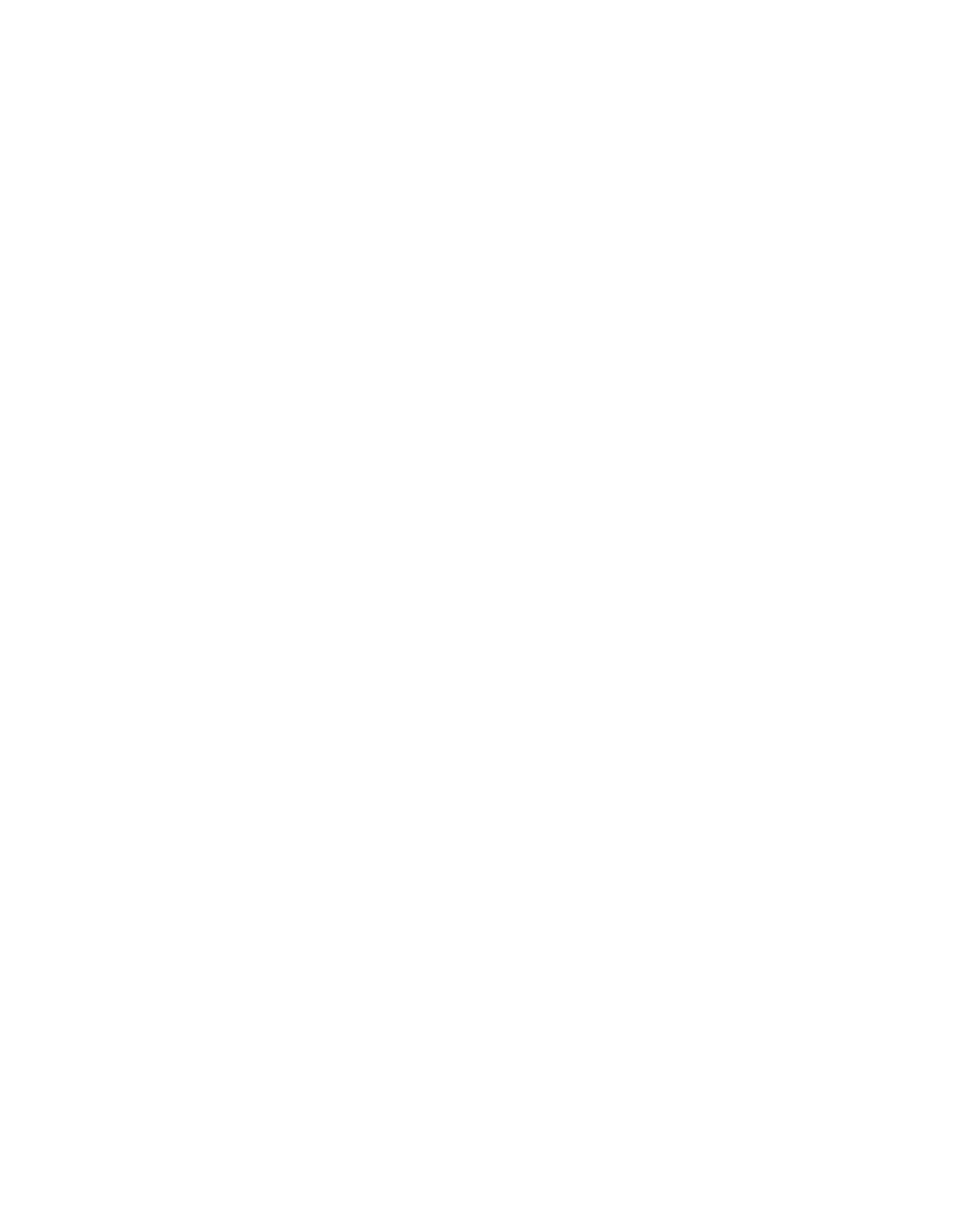

## **Audit and Compliance Committee**

Tuesday, November 9, 2021

## **AGENDA**

Roll Call

| Quarterly Report - Results of Internal Audit Reports (Information)Tab 3          |  |
|----------------------------------------------------------------------------------|--|
| <b>Closing Remarks</b>                                                           |  |
| <b>Adjourn Public Session</b>                                                    |  |
| Non-Public Executive Session – Discussion of Audits/Investigations (Information) |  |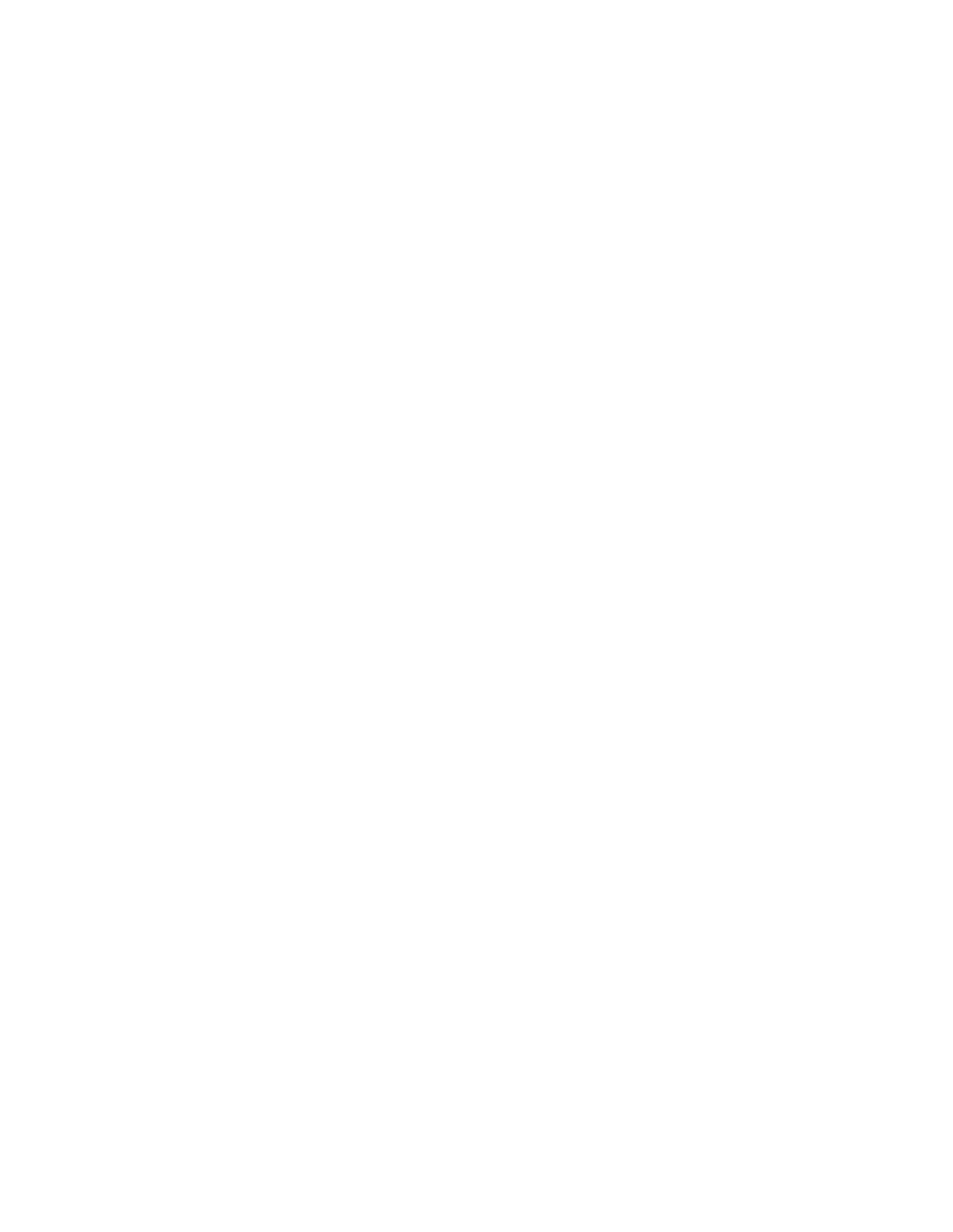

## **Audit and Compliance Committee**

## **Action Item**

DATE: November 9, 2021

SUBJECT: **Approval of Minutes**

PRESENTER: PRESENTER: Committee Chair

## **BACKGROUND INFORMATION:**

The Audit and Compliance Committee met on August 24, 2021. Minutes from the meeting are provided for review and approval.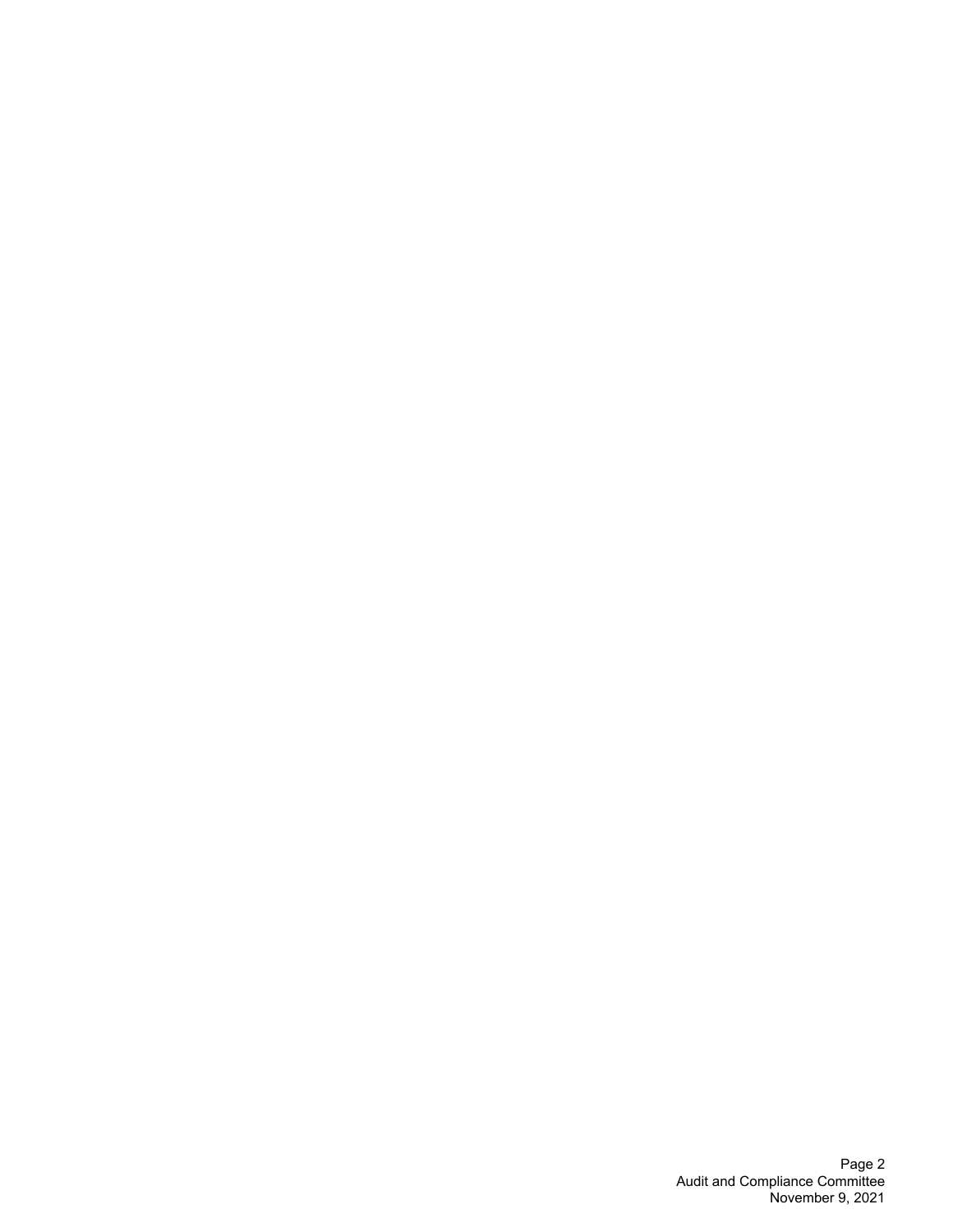## **MIDDLE TENNESSEE STATE UNIVERSITY BOARD OF TRUSTEES**

## **AUDIT AND COMPLIANCE COMMITTEE MINUTES**

The Audit and Compliance Committee met on Tuesday, August 24, 2021 in the MEC Meeting Room in the Miller Education Center at Middle Tennessee State University.

#### **Call to Order and Opening Remarks**

Committee Chair Pete DeLay called the meeting to order at 11:18 a.m. and welcomed everyone in attendance.

#### **Roll Call**

The following Committee members were in attendance: Trustees Tom Boyd, Rick Cottle, Pete DeLay, Christine Karbowiak, and Pam Wright. Trustee Steve Smith was not in attendance. A quorum was declared present. Also present were Trustees J.B. Baker, Darrell Freeman Sr., and Joey Jacobs.

President Sidney A. McPhee; Alan Thomas, Vice President for Business and Finance; Mark Byrnes, University Provost; Joe Bales, Vice President for University Advancement; Andrew Oppmann, Vice President for Marketing and Communications; Bruce Petryshak, Vice President for Information Technology and Chief Information Officer; Deb Sells, Vice President for Student Affairs and Vice Provost for Enrollment and Academic Services; Brenda Burkhart, Chief Audit Executive; James Floyd, University Counsel and Board Secretary; and, Kim Edgar, Assistant to the President and Chief of Staff were also in attendance.

#### **Approval of Minutes - Action**

The first agenda item was approval of the minutes from the May 25, 2021 Audit and Compliance Committee meeting. Trustee Karbowiak moved to approve the minutes from the May 25, 2021 meeting and Trustee Boyd seconded the motion. A voice vote was taken and, with all Committee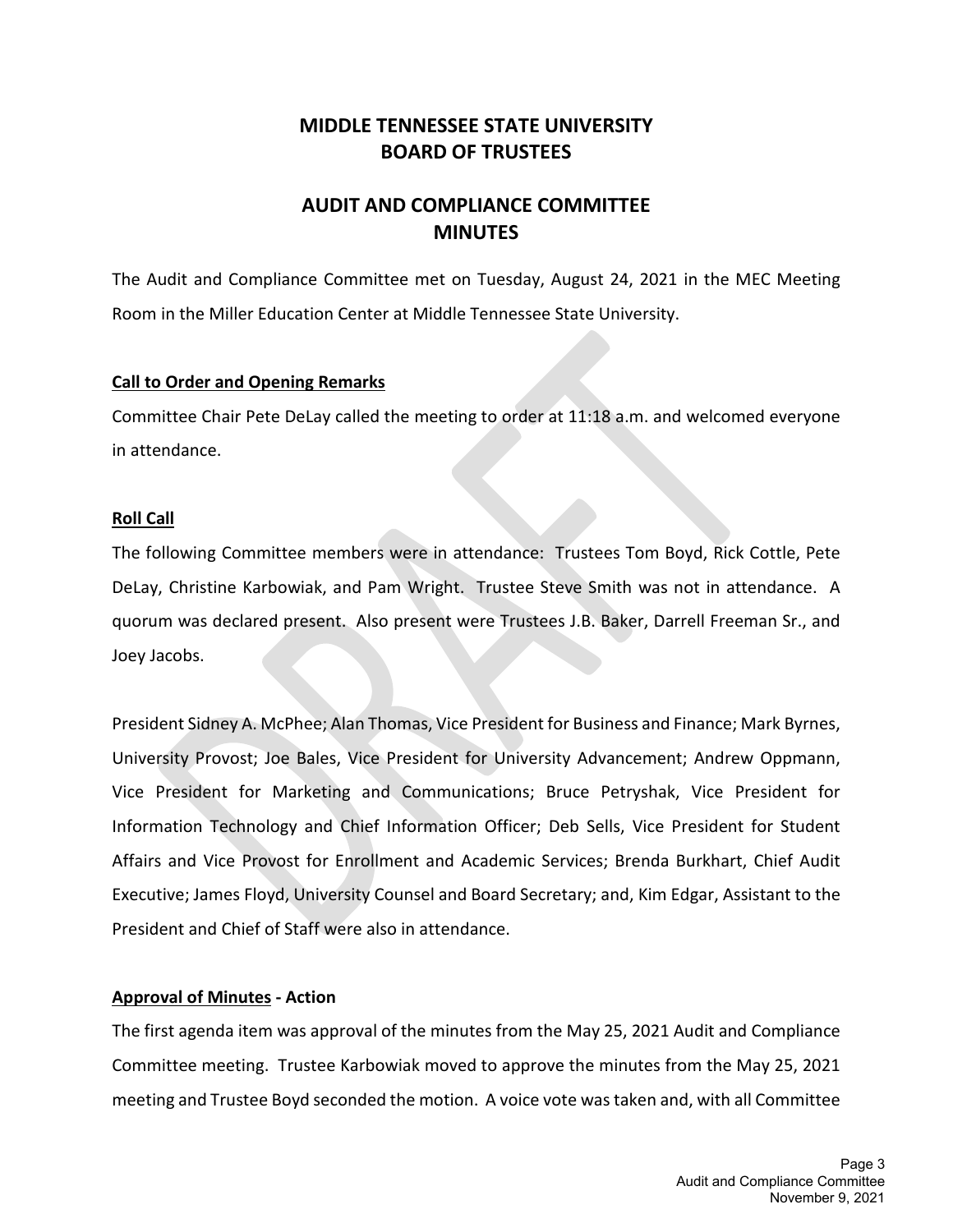members voting "Aye," the motion to approve the minutes from the May 25, 2021 meeting of the Audit and Compliance Committee carried unanimously.

#### **Approval of Amendment to Rule – Action**

The next item on the agenda was the approval of Amendment to Rule 0240-07-06 Title IX Compliance presented by Jeff Farrar, Associate University Counsel. The proposed revision to the rule consists of adding the definition of "Consent" to the rule, which was inadvertently omitted from the original rule. This definition is currently in Policy 29 Title IX Compliance; therefore no revision to that policy is required.

Trustee Wright moved to approve the Amendment to Rule 0240-07-06, Title IX Compliance and Trustee Karbowiak seconded the motion. A roll call vote was taken and, with all Committee members voting "Aye," the motion to approve the Amendment to Rule 0240-07-06, Title IX Compliance carried unanimously.

#### **Rule Promulgation and Related Policy Revision – Action**

The next item on the agenda was the review and approval of the Rule Promulgation and related policy revision for Cases Heard Pursuant to the Uniform Administrative Procedures Act presented by James Floyd. Revisions to Policy 110 were drafted to reflect different procedures may be applicable to cases covered under the new federal Title IX regulations and administrative law judges may be appointed by the Administrative Procedures Division of the Office of the Secretary of State. There were also minor changes in the policy related to renumbering. New rule, Rule 0240-07-08 reflects the revised version of Policy 110 as a formal rule.

Trustee Wright moved to approve the revisions to Policy 110 and to approve new Rule 0240-07- 08 concerning Cases Heard Pursuant to the Uniform Administrative Procedures Act and Trustee Karbowiak seconded the motion. A roll call vote was taken and, with all Committee members voting "Aye," the motion to approve the revisions to Policy 110 and to approve new Rule 0240- 07-08 concerning Cases Heard Pursuant to the Uniform Administrative Procedures Act carried unanimously.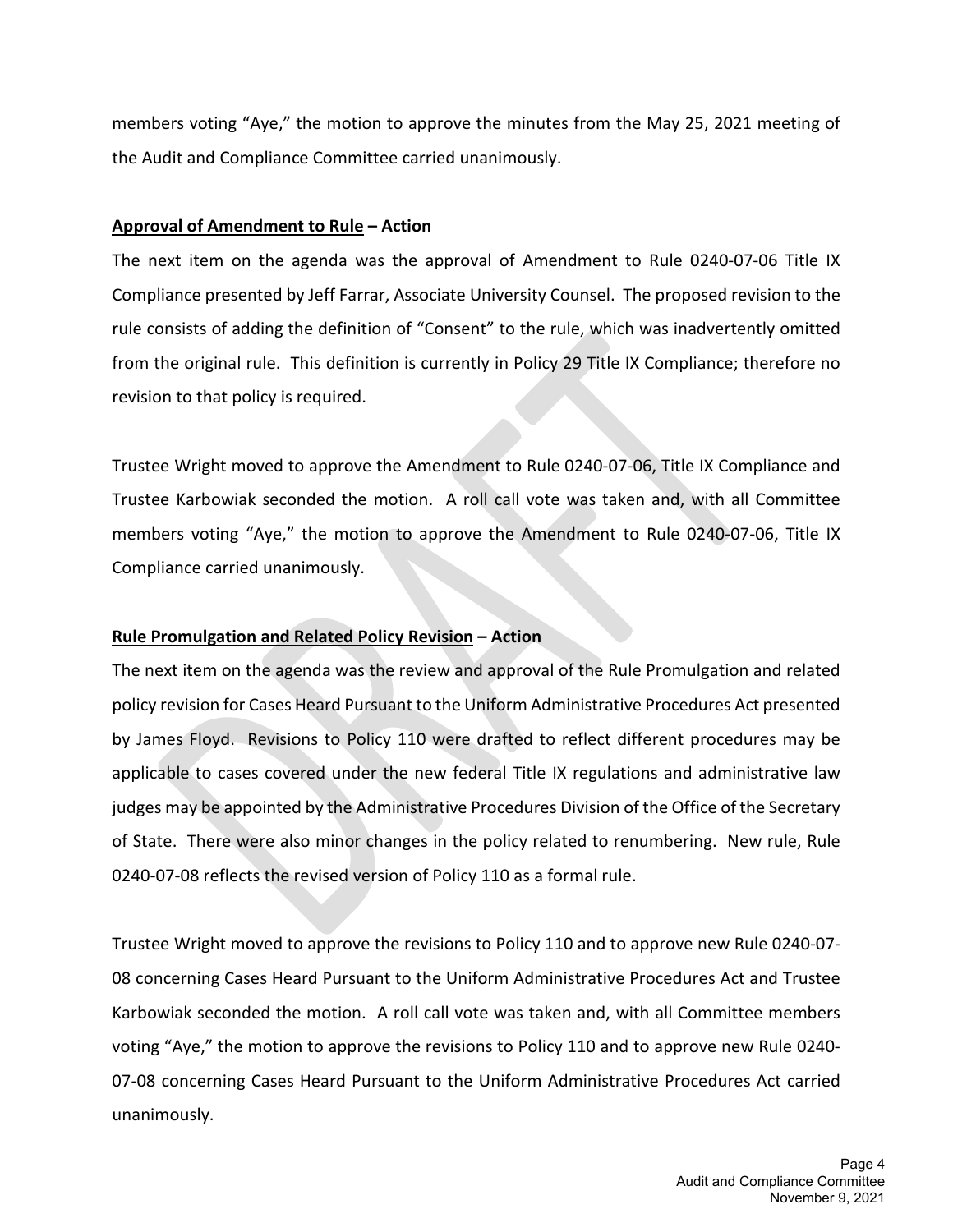#### **Annual Report for Audit and Consulting Services - Action**

The 2021 Annual Report for Audit and Consulting Services which includes the audit plan for fiscal year 2022 was presented by Ms. Burkhart for approval. Trustee Karbowiak moved to approve the Annual Audit Plan for 2022 and Trustee Boyd seconded the motion. A voice vote was taken and, with all committee members voting "Aye," the motion to approve the Annual Audit Plan for 2022 carried unanimously.

#### **Quarterly Report – Results of Internal Audit Reports – Information**

Ms. Burkhart presented the results of two internal audit reports issued since the May 25, 2021 report of audit results to the Audit and Compliance Committee. 1) Audit of Inventories for Fiscal Year Ended June 30, 2021 which concluded the inventory counts were accurate with no reportable issues. 2) Cash Counts for Fiscal Year Ended June 30, 2021 were completed with no reportable issues. As noted in the minutes of the May 25, 2021 Audit and Compliance Committee meeting, an update on the corrective action to the Comptroller's Investigative Report concerning the use of student activity fees by two student organizations was to be provided. Management has taken corrective action to address the control deficiencies noted in the audit report including the following. 1) The Office of Student Organizations and Service reviewed all policies, guidelines and processes used to manage student activity fees resulting in revisions to the Student Activity Fee Guidelines, the Student Organization Handbook, and Policy 560 Student Organization Registration and Recognition. The revisions reflect the new processes for the management of student activity fees and also better define the financial oversight responsibilities of the organizations and advisors to the organizations. 2) The Director of Accounting Services provided training to personnel in the Division of Student Affairs responsible for reviewing invoices prior to payment approval. The training included tips and strategies for recognizing potentially fraudulent claims, discerning the legitimacy of invoices, and determining if all criteria for reimbursement or repayment from student activity fee funds has been met.

#### **Compliance and Enterprise Risk Management Program Updates and Effectiveness - Information**

As part of the University's Compliance and Enterprise Risk Management programming, Ms. Gené Stephens, Assistant Vice-President for the Office of Compliance and Enterprise Risk Management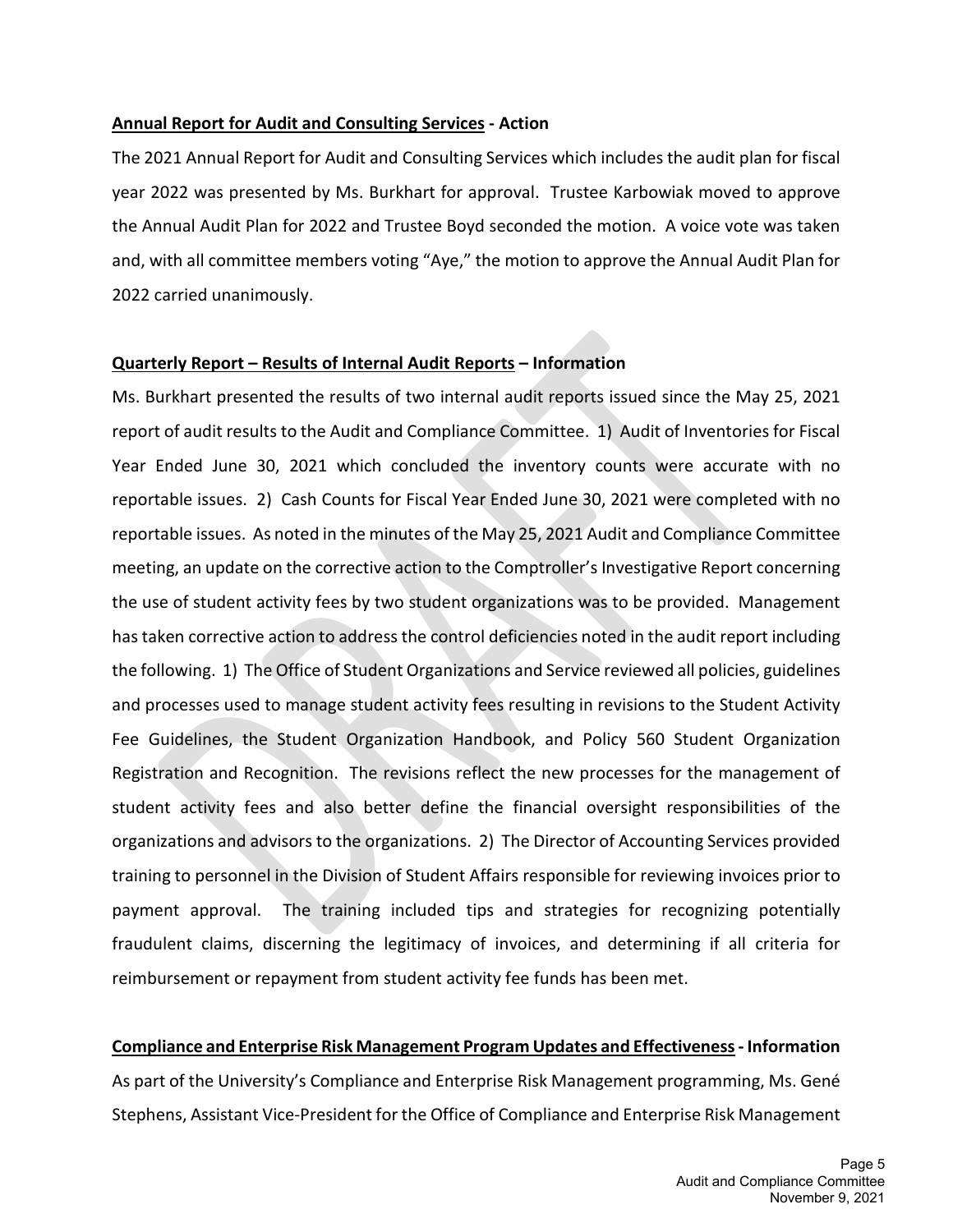(CAERM), provided updates in the following areas: 1) Records Management - The University continues to provide timely reporting of its annual Records Holding Report to the State's Records Management Division (RMD) with positive feedback from the State RMD Director. 2) Insurance Resource Database – This is a new database that allows Certificates of Insurance to be uploaded and also allows the campus to input information for review of any requests related to outside vendors for risk management purposes in collaboration with the Office of University Counsel. 3) Conflict of Interest Disclosure Form Enhancement – The Conflict of Interest (COI) Disclosure Form was converted to a dynamic disclosure form which allows for better tracking of the COI Forms. 4) Family Educational Rights and Privacy Act (FERPA) Complaint Form and Procedures – A new dynamic form was developed to enhance procedures and documentation concerning the receipt and processing of FERPA complaints by students. Ms. Stephens also stated that the environmental, social, and governance (ESG) compliance is a new element to compliance and risk management programming. Examples of how MTSU meets the ESG compliance activities are included in the Committee materials.

#### **Non-Public Executive Session**

The Committee adjourned the public session at 11:36 a.m. and entered non-public executive session at 11:40 a.m. to discuss risk assessment reports, audits and investigations. The nonpublic executive session adjourned at 11:57 a.m. The public session reconvened at 12:00 p.m. for the final agenda items.

#### **Compliance and Enterprise Risk Management Update (continued) - Information**

Ms. Gené Stephens provided updates to the Committee on the Annual Compliance Trainings Effectiveness including Family Educational Rights and Privacy Act (FERPA), Ethics, Health Insurance Portability and Accountability Act of 1996 (HIPAA), and Summer Camp Safety and Risk Management. These trainings continue to be distributed to employees annually.

#### **Risk Assessment Reporting - Action**

Ms. Gené Stephens stated that annually the university must present risk assessments and also report the risk assessments to State Audit. The risk assessments are presented to the Committee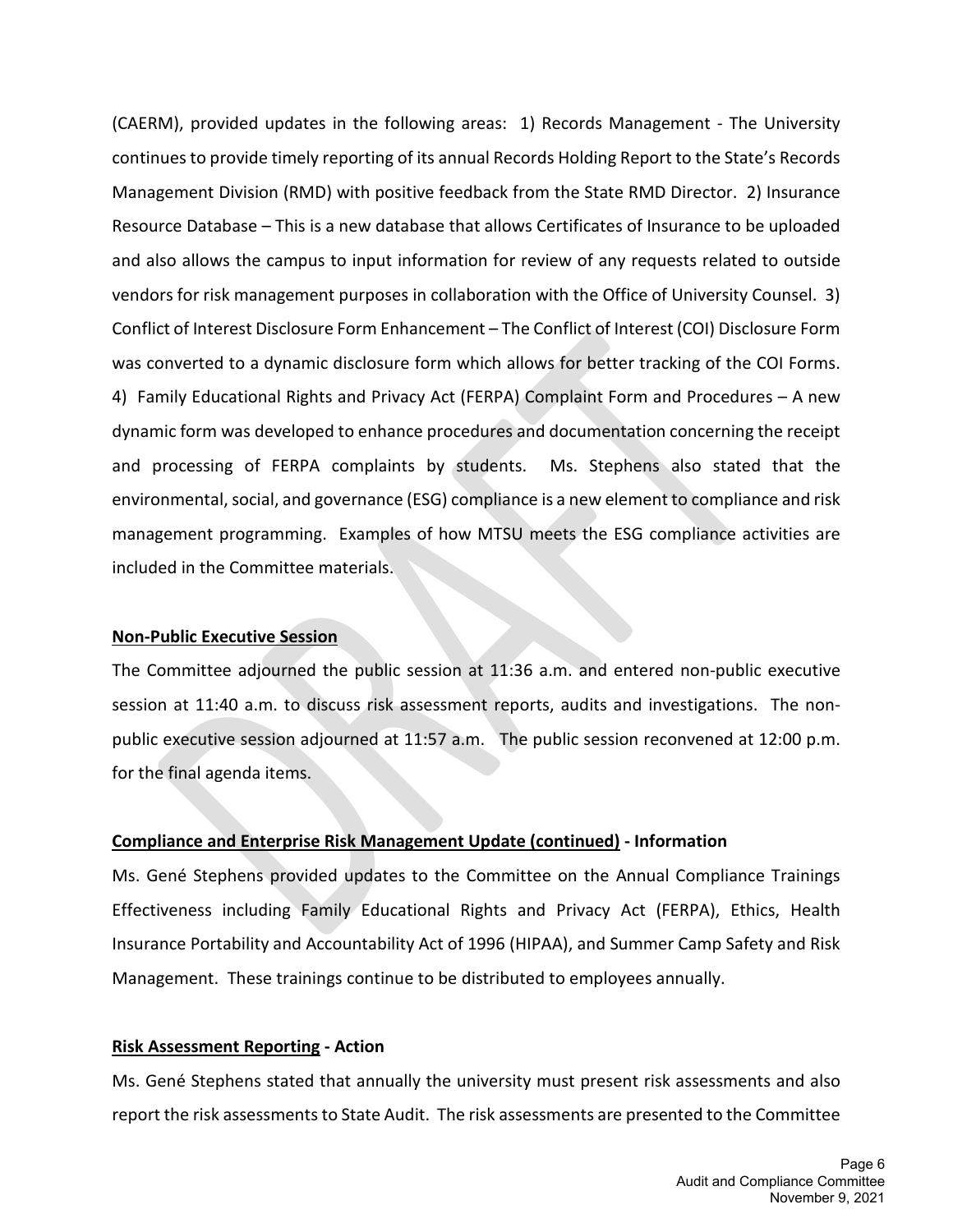for review and approval prior to submission to State Audit. Trustee Karbowiak moved to approve the 2021 Risk Assessment Reports and Trustee Wright seconded the motion. A voice vote was taken and, with all committee members voting "Aye", the motion to approve the 2021 Risk Assessment Reports carried unanimously.

#### **Closing Remarks**

Dr. McPhee informed the Committee that Ms. Stephens had resigned her position with the university effective August 31. He complimented Ms. Stephens on the development of a strong office of compliance, noting her thoroughness and completeness.

#### **Adjournment**

With no further business, the Committee adjourned at 12:04 p.m.

Respectfully submitted,

Audit and Compliance Committee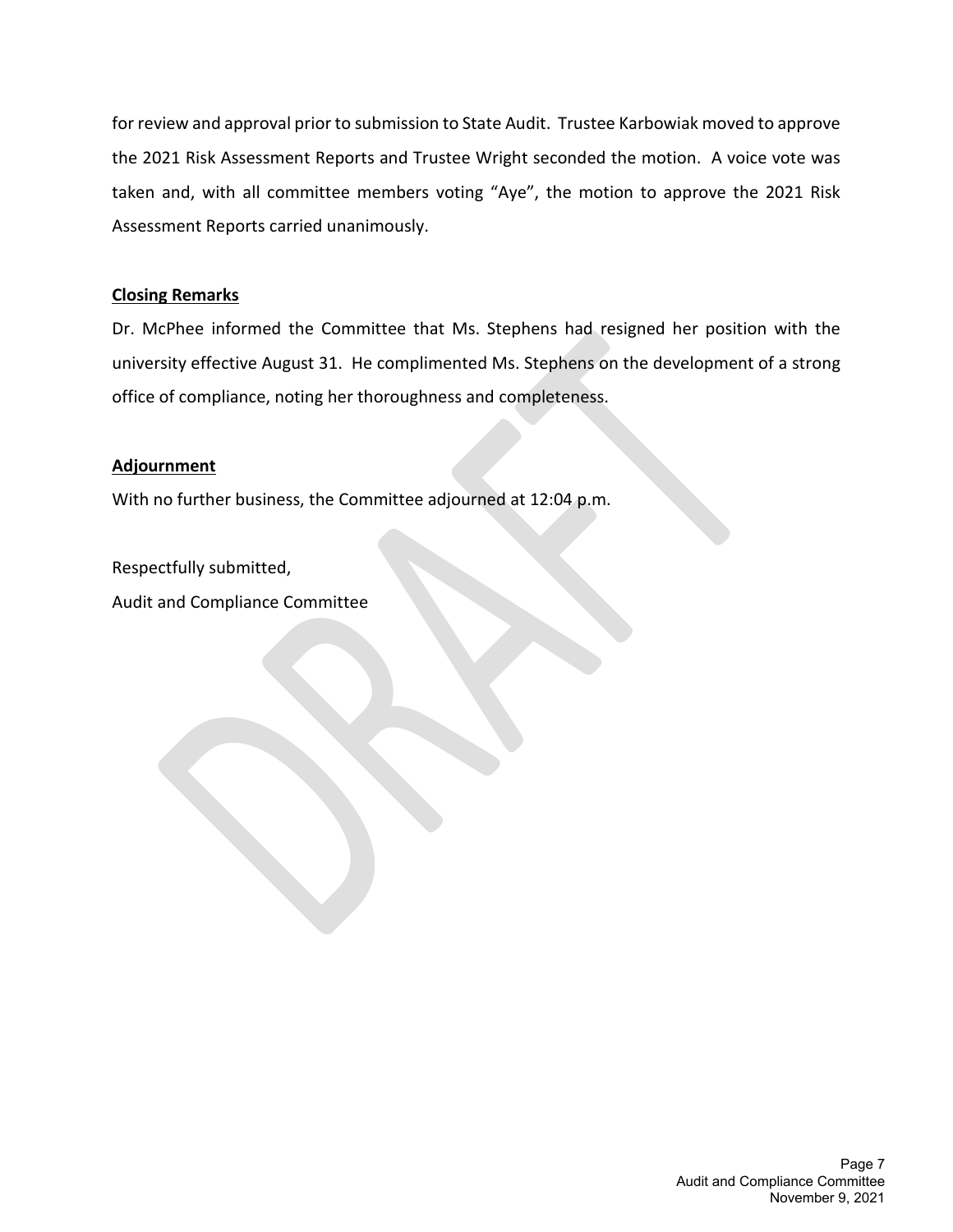Page 8 Audit and Compliance Committee November 9, 2021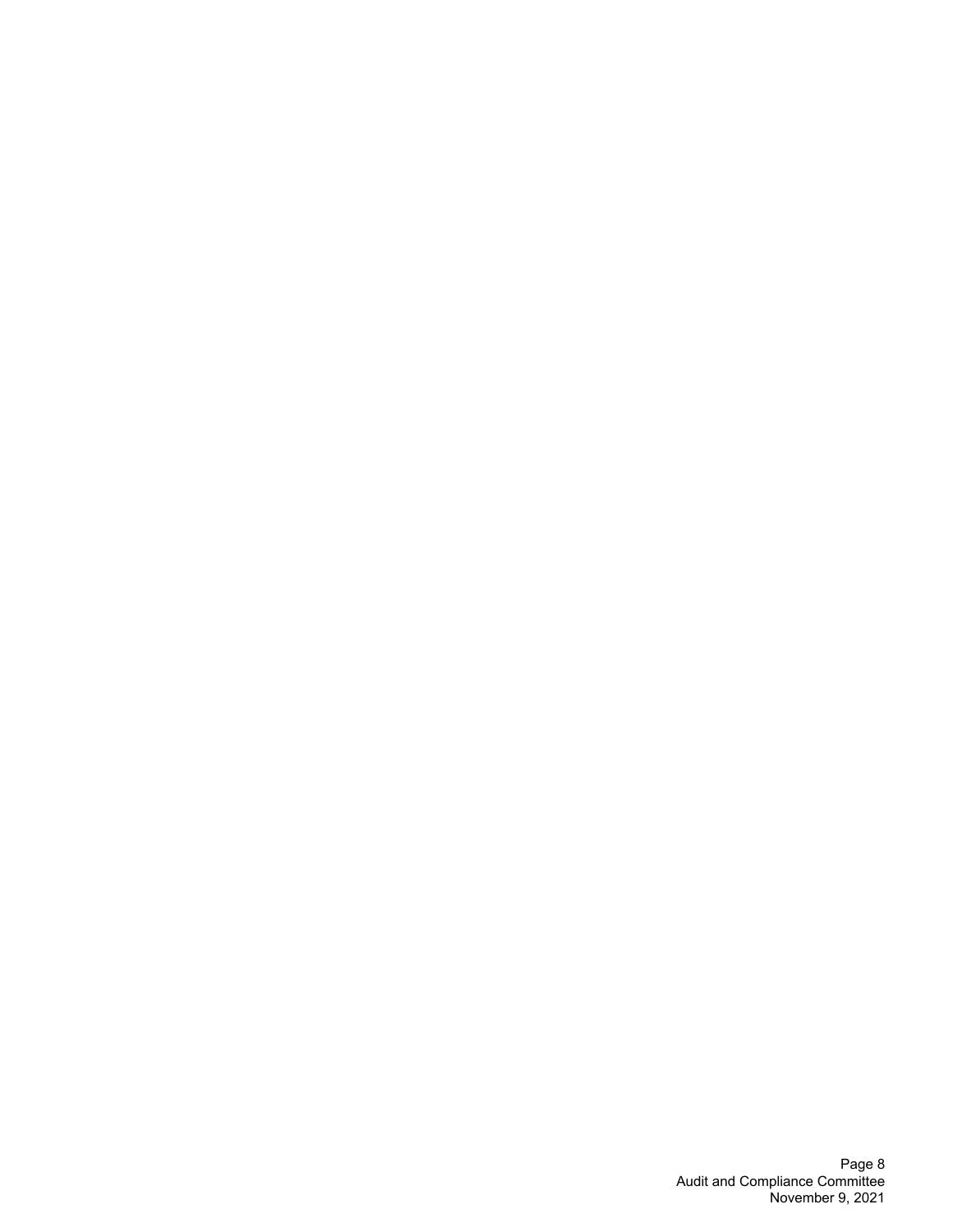

## **Audit and Compliance Committee**

## **Information Item**

| DATE:      | November 9, 2021                                |
|------------|-------------------------------------------------|
| SUBJECT:   | <b>Results of External Review</b>               |
| PRESENTER: | Brenda Burkhart<br><b>Chief Audit Executive</b> |

## **BACKGROUND INFORMATION:**

## **U.S. Department of Homeland Security, Federal Emergency Management Agency Desk Monitoring Review Issued on September 9, 2021**

The Federal Emergency Management Agency (FEMA) within the U.S. Department of Homeland Security completed a desk monitoring review for the FY 2018 Fire Prevention and Safety grant. There were no monitoring findings or issues disclosed. The report concluded that the statement of work is progressing in compliance with FEMA guidelines and Federal regulations for this grant program.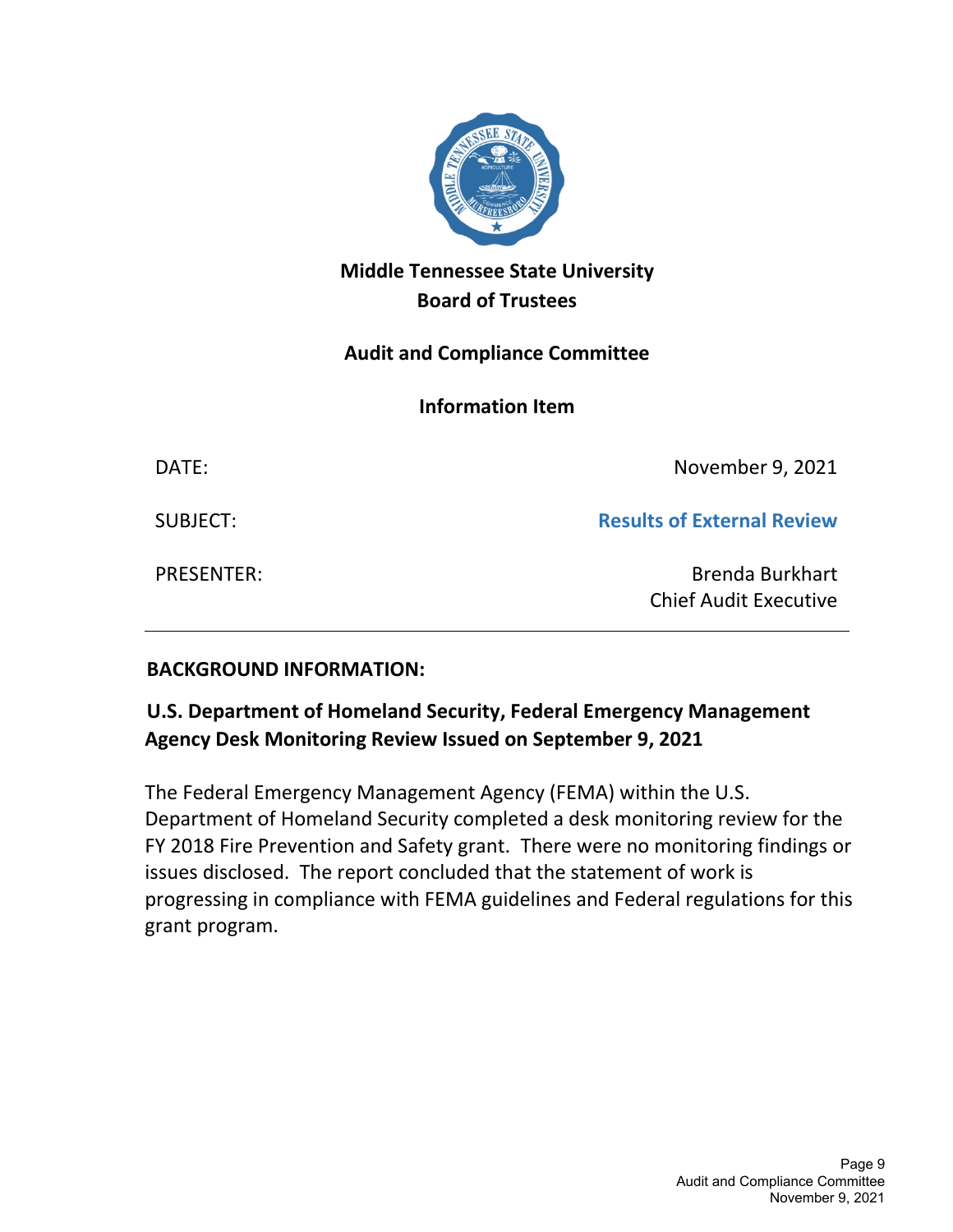Page 10 Audit and Compliance Committee November 9, 2021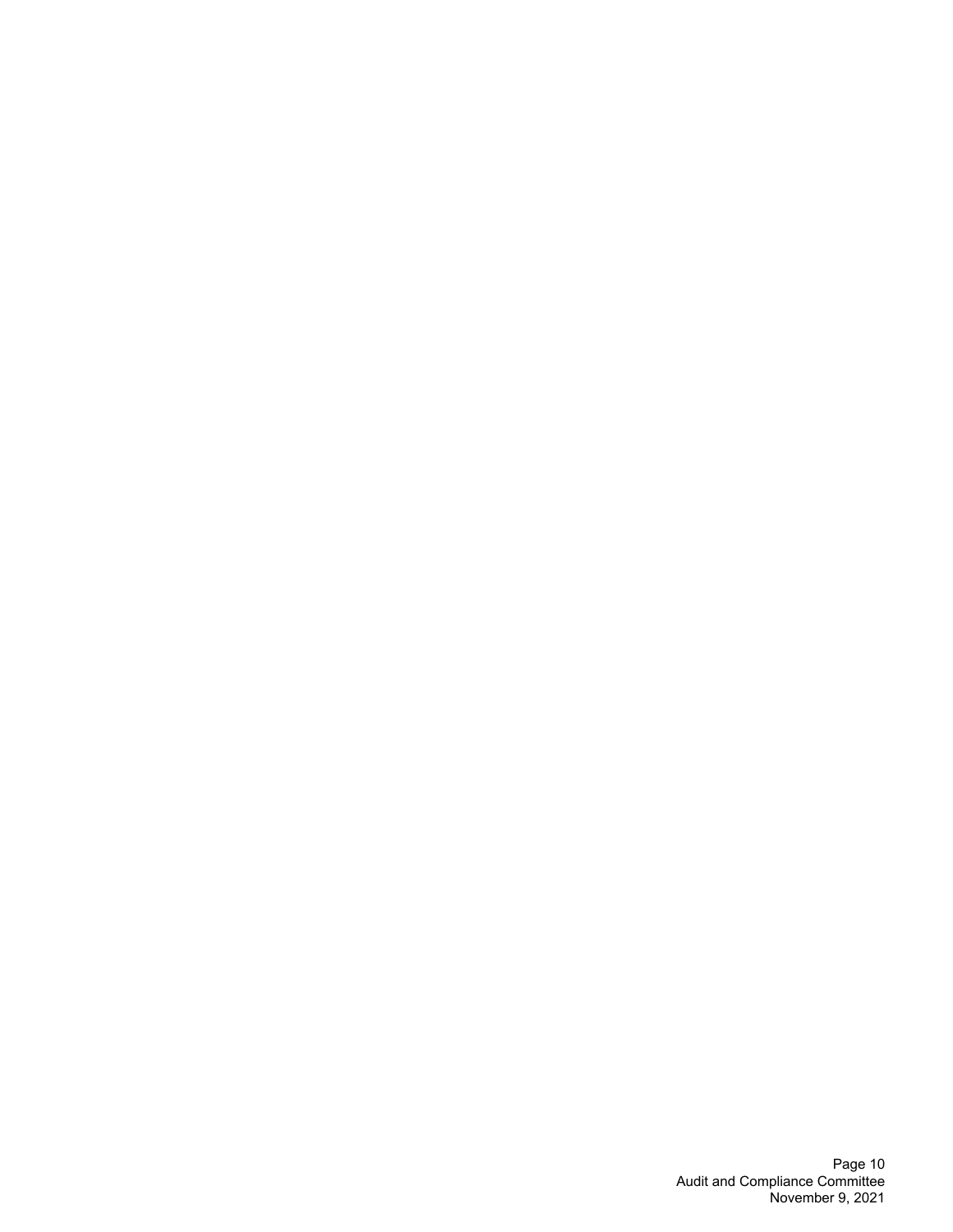

## **Audit and Compliance Committee**

## **Information Item**

| DATE:             | November 9, 2021                                                      |
|-------------------|-----------------------------------------------------------------------|
| SUBJECT:          | <b>Quarterly Report – Results of</b><br><b>Internal Audit Reports</b> |
| <b>PRESENTER:</b> | <b>Brenda Burkhart</b><br><b>Chief Audit Executive</b>                |

## **BACKGROUND INFORMATION:**

MTSU Policy 70 Internal Audit section IX.F requires significant results of internal audit reports be presented to the Audit and Compliance Committee quarterly.

Since the last meeting of the Audit and Compliance Committee, there have been no internal audit reports issued.

The current status of the Internal Audit Plan for Fiscal Year 2022 is included for the Committee's review.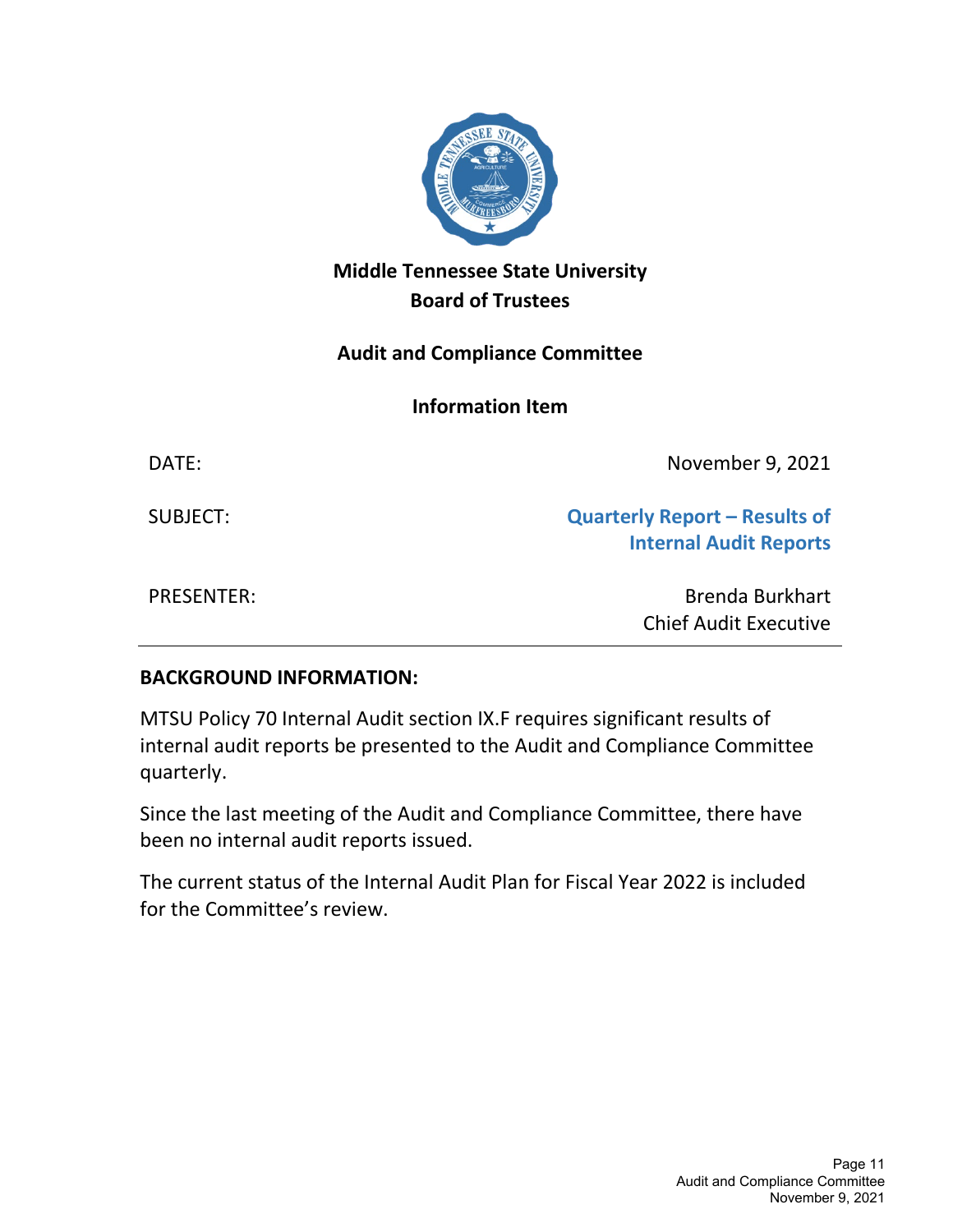Page 12 Audit and Compliance Committee November 9, 2021